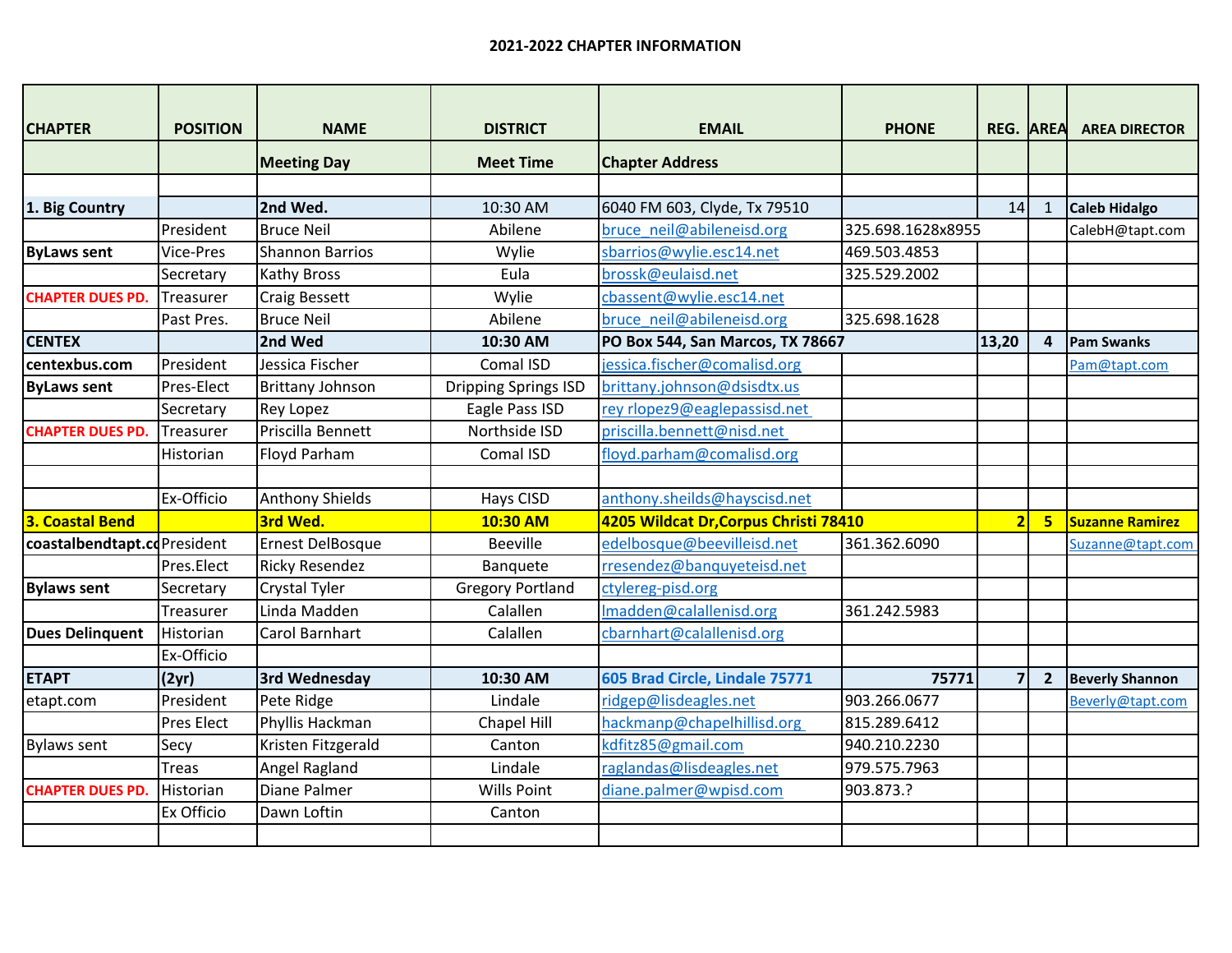| <b>GCAPT</b>                 | Position          | 2nd Tuesday             | 10:00 AM                 | PO Box 691928, Houston 77269                 |              | 4,6             | 3 <sup>1</sup> | <b>Angel Kersten</b>   |
|------------------------------|-------------------|-------------------------|--------------------------|----------------------------------------------|--------------|-----------------|----------------|------------------------|
| <b>GCAPT.org</b>             | President         | Caleb Williams          | <b>College Station</b>   | cwilliams@csisd.org                          |              |                 |                | Angel@tapt.com         |
| <b>CHAPTER DUES PD.</b>      | <b>Pres Elect</b> | Kayne Smith             | <b>Cypress Fairbanks</b> | Kayne@tapt.com                               |              |                 |                |                        |
|                              | Historian         | Patricia Ducote         | Goose Creek              | Patricia@tapt.com                            |              |                 |                |                        |
|                              | Secretary         | Jack Mann               | Spring                   | jmann@springisd.org                          |              |                 |                |                        |
|                              | Treasurer         | Jeff Snedeker           | <b>Cypress Fairbanks</b> | jeffery.snedeker@cfisd.net                   |              |                 |                |                        |
|                              | Ex Officio        | <b>Tiffany Sootoo</b>   | <b>Bellville</b>         |                                              |              |                 |                |                        |
|                              |                   |                         |                          |                                              |              |                 |                |                        |
| <b>HOT</b>                   |                   | 4th Wednesday           | 10:30 AM                 | 1100 Industrial Park Rd, Belton 76513        |              |                 | $\overline{4}$ | <b>Pam Swanks</b>      |
| Heartoftexasapt.of President |                   | Amy Scopac              | Temple                   | amy.scopac@tisd.org                          | 254-215-6966 |                 |                | Pam@tapt.com           |
| Bylaws sent                  | <b>Pres Elect</b> | <b>Marshall Higgins</b> | Marlin                   | mhiggins@marlinisd.org                       | 254.883.7595 |                 |                |                        |
|                              | Secy/Treas        | Elisha Lorenz           | Belton                   | elisha.lorenz@bisd.net                       | 254.366.0700 |                 |                |                        |
| <b>CHAPTER DUES PD.</b>      | Ex-Officio        | Jeffrey Brown           | Belton                   | jeffery.brown@bisd.net                       | 254.215.2183 |                 |                |                        |
|                              | Historian         | Cheryl Lauw             | Salado                   | cheryl.lauw@saladoisd.org                    | 254.947.6994 |                 |                |                        |
|                              |                   |                         |                          |                                              |              |                 |                |                        |
| <b>NTAPT</b>                 |                   | 2nd Thursday            | 10:30                    | 605 E. Seventh St, Prosper 75078             |              | 10 <sup>1</sup> | $\overline{2}$ | <b>Beverly Shannon</b> |
| NTAPT.org                    | President         | Mark Hill               | Rockwall                 | mark.hill@rockwallisd.org                    | 4695434029   |                 |                | Beverly@tapt.com       |
|                              | <b>Pres Elect</b> | <b>Tammy Loveless</b>   | Royse City               | lovelesst@rcisd.org                          | 214.212.0961 |                 |                |                        |
| <b>Bylaws sent</b>           | Secy              | <b>Brittany Lay</b>     | Rockwall                 | brittany.lay@rockwallisd.org                 | 469.653.5954 |                 |                |                        |
|                              | Treasurer         | Lori Fairless           | Prosper                  | Ihfairless@prosper-isd.net                   | 469.219.2065 |                 |                |                        |
| <b>CHAPTER DUES PD.</b>      | Historian         | Jessica Gonzales        | Prosper                  | jbendergonzales@prosper-isd.net 469.219.2065 |              |                 |                |                        |
|                              | Ex-Officio        | <b>Scott Stewart</b>    | Crandall                 | sstewart@crandall-isd.net                    |              |                 |                |                        |
| 8. North East                |                   | 2nd Wednesday           | 11:00 AM                 |                                              |              | 8 <sup>1</sup>  | $\overline{2}$ | <b>Beverly Shannon</b> |
|                              | President         | Antonio Romero          | <b>Bowie Co</b>          | aromero@bowiecountyschools.cor903.628.20714  |              |                 |                | Beverly@tapt.com       |
| <b>CHAPTER DUES PD.</b>      | <b>Vice Pres</b>  |                         |                          |                                              |              |                 |                |                        |
|                              | Secy/Treas        | Shelley Ratliff         |                          | sratliff@durhamschoolservices.com            |              |                 |                |                        |
|                              | Past Pres         |                         |                          |                                              |              |                 |                |                        |
| 9. Panhandle                 |                   | 2nd Wed                 | 10:00 AM                 | 5800 Bell St., Amarillo, Tx 79109            |              | 16              | $\mathbf{1}$   | <b>Caleb Hidalgo</b>   |
|                              | President         | Caleb Hidalgo           | Canyon                   | caleb.hidalgo@canyonisd.net                  | 806.236.9725 |                 |                | CalebH@tapt.com        |
| esc16.net/page/traPres Elect |                   | <b>Oliver Holmes</b>    | Dalhart ISD              | oliver.holmes@dalhartisd.org                 | 940.293.5008 |                 |                |                        |
|                              | Secretary         | Maria Robles            | Hereford                 | mariarobles@herefordisd.net                  | 806.346.8756 |                 |                |                        |
| <b>CHAPTER DUES PD.</b>      | Treasurer         | Vanessa Smallwood       | <b>Highland Park</b>     | vanessa.smallwood@hpisd.net                  | 806.678.6683 |                 |                |                        |
|                              | Ex-Officio        | <b>Eddie Crossland</b>  | <b>Dumas</b>             | eddie.crossland@dumasisd.org                 |              |                 |                |                        |
|                              |                   |                         |                          |                                              |              |                 |                |                        |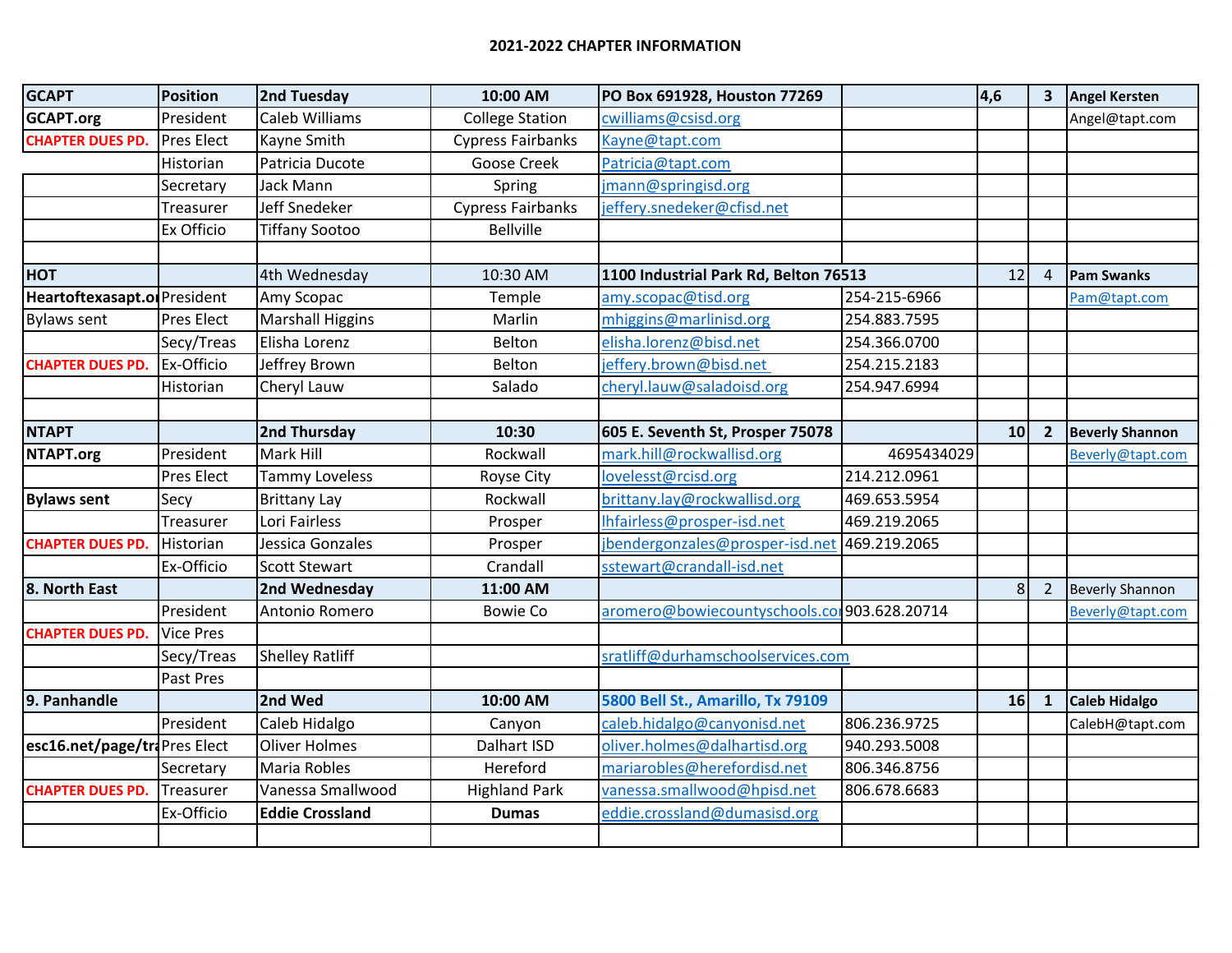| <b>10. Region 11</b>    |                   | 4th Wednesday          | 10:30                | 999 Sloan St, Weatherford 76086 Phone         |              | 11             | $\overline{2}$ | <b>Beverly Shannon</b> |
|-------------------------|-------------------|------------------------|----------------------|-----------------------------------------------|--------------|----------------|----------------|------------------------|
|                         | President         | Lee Snodgrass          | Bridgeport           | Isnodgrass@bridgeportisd.net                  | 940.683.5887 |                |                | Beverly@tapt.com       |
| <b>Bylaws sent</b>      | <b>Pres Elect</b> | Kelley Kamal           | Weatherford          | kkamal@weatherfordisd.com                     | 817.598.2976 |                |                |                        |
| <b>CHAPTER DUES PD.</b> | Secretary         | <b>Rita Excell</b>     | Bridgeport           | rexcell@bridgeportisd.net                     | 940.683.5877 |                |                |                        |
|                         | Treasurer         | <b>Melody Campbell</b> | <b>Birdville</b>     | melody.campbell@birdvilleschools 817.547.5830 |              |                |                |                        |
|                         | Ex Officio        |                        |                      |                                               |              |                |                |                        |
| <b>SETAPT</b>           |                   | 3rd Wednesday          | 10:00                | 204 Bulldog Avenue, Jasper 75951              |              | 5 <sup>1</sup> | $\mathbf{3}$   | <b>Angel Kersten</b>   |
|                         | President         | Joseph Reese           | <b>Bridge City</b>   | joseph.reese@bridgecityisd.net                | 409.679.0650 |                |                | Angel@tapt.com         |
|                         | <b>Pres Elect</b> |                        |                      |                                               |              |                |                |                        |
| <b>CHAPTER DUES PD.</b> | Secretary         | Donna Adams            | Jasper ISD           | dgadams@jasperisd.net                         | 409.384.2252 |                |                |                        |
|                         | Treasurer         | Bennie Hucabay         | Beaumont             | bhuckabay@bmtisd.com                          | 409.338.8221 |                |                |                        |
|                         | Historian         | Sherry Leger           | Lumberton            | sileger@lumberton.k12.tx.us                   | 409.923.7422 |                |                |                        |
|                         | Ex-Officio        | Charlie Polk           | Nederland            | cpolk@nederlandisd.org                        | 409.363.3332 |                |                |                        |
|                         |                   |                        |                      |                                               |              |                |                |                        |
| <b>STAPT</b>            |                   | 1st Wednesday          | 10.00 AM             | 600 N. Mesquite St, Los Fresnos, 78566        |              |                | 5              | <b>Suzanne Ramirez</b> |
|                         | President         | Pete Gonzalez          | <b>Edinburg CISD</b> | Pete.Gonzalez@ecisd.us                        |              |                |                | Suzanne@tapt.com       |
| STAPT.net               | Pres.Elect        | Cain Reyna             | Sharyland            | CainReyna@sharylandisd.org                    |              |                |                |                        |
|                         | Secretary         | <b>Edward Abrego</b>   | Weslaco              | eabrego@wisd.us                               |              |                |                |                        |
|                         | Treasurer         | Suzanne Ramirez        | Los Fresnos          | Suzanne@tapt.com                              |              |                |                |                        |
| <b>CHAPTER DUES PD.</b> | Historian         | Juan Garcia            | Rio Grande City CISD | jgarcia@rgccisd.org                           |              |                |                |                        |
|                         | Webmaster         | Leopoldo Rojas, Jr.    | Los Fresnos          | Lrojas@lfcisd.net                             |              |                |                |                        |
|                         | Ex-Officio        | Luciano Rubio          | Harlingen CISD       | luciano.rubio@hcisd.org                       |              |                |                |                        |
|                         |                   |                        |                      |                                               |              |                |                |                        |
| <b>SCAPT</b>            |                   | <b>Last Thursday</b>   | 10:00 AM             |                                               |              | <b>19</b>      | $\mathbf{1}$   | Caleb Hidalgo          |
|                         | President         | Judy Moore             | Socorro              | jmoore@sisd.net                               |              |                |                | CalebH@tapt.com        |
| Dues Delinquent         | <b>Vice Pres</b>  |                        |                      |                                               |              |                |                |                        |
|                         | Sec/Treas         | Yvonne Sagaribay       | Reg. 19 ESC          | Ysagaribay@esc19hs.net                        |              |                |                |                        |
|                         | Ex Officio        |                        |                      |                                               |              |                |                |                        |
|                         |                   |                        |                      |                                               |              |                |                |                        |
| <b>WTAPT</b>            |                   | 4th Wednesday          | 10:00 AM             | PO Box 3912, Odessa, Tx 79760                 |              | 18             | $\mathbf{1}$   | <b>Caleb Hidalgo</b>   |
|                         | President         | Roger Cleere           | <b>Ector County</b>  | roger.cleere@ectorcountyisd.org               | 432.456.9861 |                |                | CalebH@tapt.com        |
| <b>CHAPTER DUES PD.</b> | <b>Vice-Pres</b>  | Donnie Loyd            | Andrews              | dloyd@andrews.esc18.net                       | 432.661.2015 |                |                |                        |
|                         | Secretary         | Angel Sosa             | <b>Big Spring</b>    | asosa@bisd.esc18.net                          | 432.466.3425 |                |                |                        |
|                         | Treasurer         | Sondra Junginger       | <b>Ector County</b>  | sondra.junginger@ectorcountyisd.432.934.4837  |              |                |                |                        |